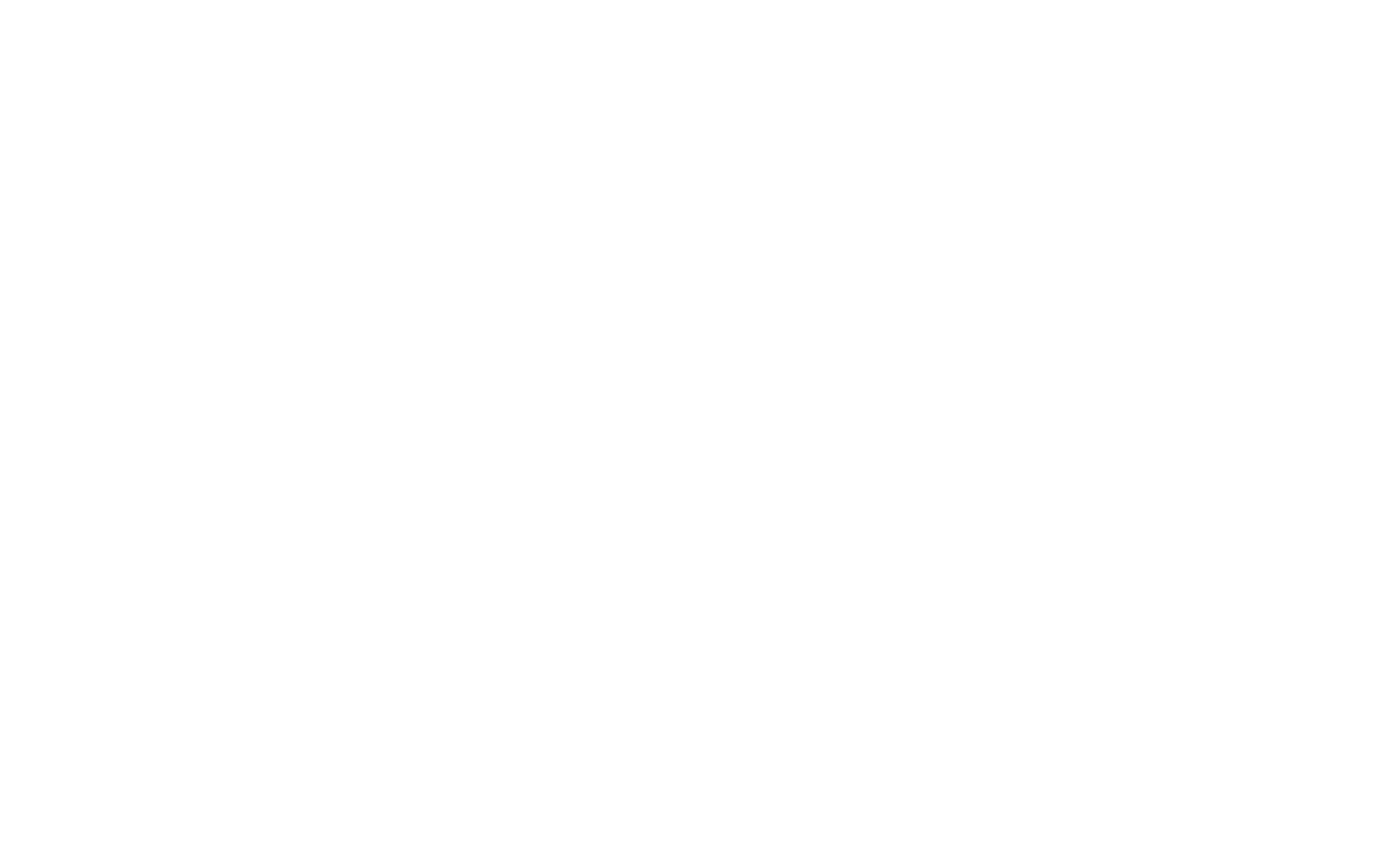### CONSEJO PROVINCIAL DE EDUCACION PAGINA: 1 JUNTA DE CLASIFICACION DE EDUCACION PRIMARIA FECHA DE EMISION:19/11/2021

# LISTADO PROVISORIO DOCENTES TITULARES ASCENSO POR ESCUELA A¥O 2022. -

### ÚÄÄÄÄÄÄÄÄÄÄÄÄÄÄÄÄÄÄÄÄÄÄÄÄÄÄÄÄÄÄÄÄÄÄÄÄÄÄÄÄÄÄÄÄÄÄÄÄÄÄÄÄÄÄÄÄÄÄÄÄÄÄÄÄÄÄÄÄÄÄÄÄÄÄÄÄÄ¿ <sup>3</sup>Localidad:Pto San Julian Establecimiento:ESCUELA N 4 <sup>3</sup> ÀÄÄÄÄÄÄÄÄÄÄÄÄÄÄÄÄÄÄÄÄÄÄÄÄÄÄÄÄÄÄÄÄÄÄÄÄÄÄÄÄÄÄÄÄÄÄÄÄÄÄÄÄÄÄÄÄÄÄÄÄÄÄÄÄÄÄÄÄÄÄÄÄÄÄÄÄÄÙ

 ----------------------------------------------------------------------------------------------------------------------------------------------------------------------------- Nro Apellido y Nombre Tit A.P. ---- SERVICIOS DOCENTES ----- Ant. Cult Resi. M.A. ATP O.T. PUBL ACTIVIDADES C.C. J.E. OTRO S.D.I Aldp PUNT. OBSERVAC. PREMIOS Ord M.A/E Vic Dir Sup S.T. Voc D.N. Asis Dict LOC PROV NA/IN GRAL. -----------------------------------------------------------------------------------------------------------------------------------------------------------------------------

 ÚÄÄÄÄÄÄÄÄÄÄÄÄÄÄÄÄÄÄÄÄÄÄÄÄÄÄÄÄÄÄÄÄÄÄÄÄÄÄÄÄÄÄÄÄÄÄÄÄÄÄÄÄÄÄÄÄÄÄÄÄÄÄÄÄÄÄÄÄÄÄÄÄÄÄÄÄÄÄÄÄÄÄÄÄÄ¿ <sup>3</sup> VICEDIRECTORES CON 3 A¥OS EN CONDICIONES DE ACCEDER A LA DIRECCION <sup>3</sup> ÀÄÄÄÄÄÄÄÄÄÄÄÄÄÄÄÄÄÄÄÄÄÄÄÄÄÄÄÄÄÄÄÄÄÄÄÄÄÄÄÄÄÄÄÄÄÄÄÄÄÄÄÄÄÄÄÄÄÄÄÄÄÄÄÄÄÄÄÄÄÄÄÄÄÄÄÄÄÄÄÄÄÄÄÄÄÙ

| BRAGAGNINI MARIELA | .00 <sub>1</sub><br>.80<br>. . 60 | 3.00 | 10.00                | 0.20 | 3.00<br>. 30               | 33.90<br>2.00 |
|--------------------|-----------------------------------|------|----------------------|------|----------------------------|---------------|
| GUZMAN<br>DI ANA   | 3.90 0.80<br>$^{\circ}$ 40 3.     |      | 3.00 0.20 10.00 0.60 |      | 100.<br>$\bigcap$<br>75 O. | 33.85         |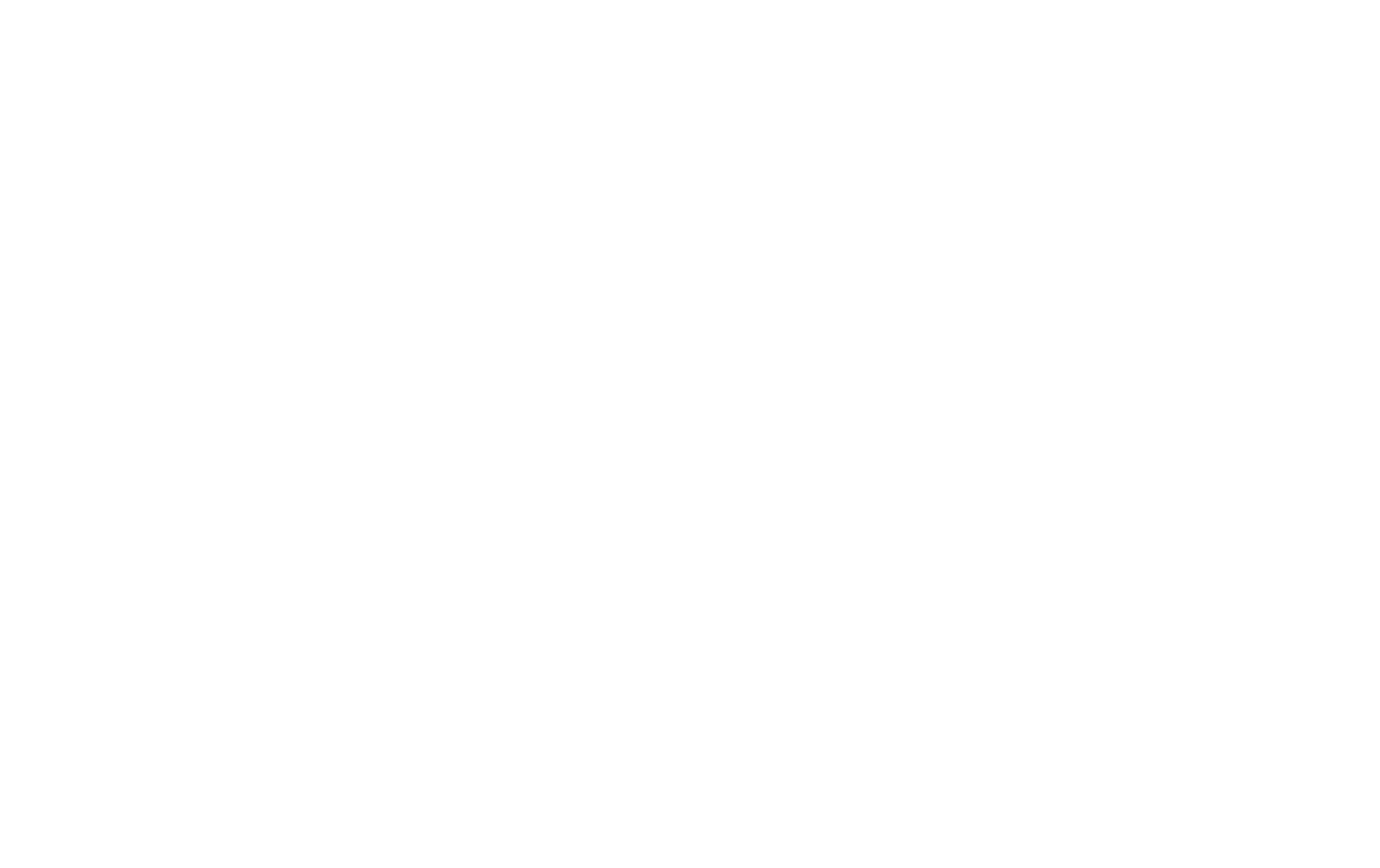### CONSEJO PROVINCIAL DE EDUCACION PAGINA: 2 JUNTA DE CLASIFICACION DE EDUCACION PRIMARIA FECHA DE EMISION:19/11/2021

## LISTADO PROVISORIO DOCENTES TITULARES ASCENSO POR ESCUELA A¥O 2022. -

### ÚÄÄÄÄÄÄÄÄÄÄÄÄÄÄÄÄÄÄÄÄÄÄÄÄÄÄÄÄÄÄÄÄÄÄÄÄÄÄÄÄÄÄÄÄÄÄÄÄÄÄÄÄÄÄÄÄÄÄÄÄÄÄÄÄÄÄÄÄÄÄÄÄÄÄÄÄÄ¿ <sup>3</sup>Localidad:Pto San Julian Establecimiento:ESCUELA N 75 <sup>3</sup> ÀÄÄÄÄÄÄÄÄÄÄÄÄÄÄÄÄÄÄÄÄÄÄÄÄÄÄÄÄÄÄÄÄÄÄÄÄÄÄÄÄÄÄÄÄÄÄÄÄÄÄÄÄÄÄÄÄÄÄÄÄÄÄÄÄÄÄÄÄÄÄÄÄÄÄÄÄÄÙ

| Nro Apellido y Nombre Tit A.P. ---- |                                           |                   | SERVICIOS DOCENTES ----- Ant. Cult Resi. M.A. ATP O.T. PUBL ACTIVIDADES C.C. J.E. OTRO S.D.I AIdp PUNT. OBSERVAC. PREMIOS |
|-------------------------------------|-------------------------------------------|-------------------|---------------------------------------------------------------------------------------------------------------------------|
| Ord                                 | M.A/E Vic Dir Sup S.T. Voc D.N. Asis Dict | PROV NA/IN<br>LOC |                                                                                                                           |

 ----------------------------------------------------------------------------------------------------------------------------------------------------------------------------- LOC PROV NA/IN GRAL. -----------------------------------------------------------------------------------------------------------------------------------------------------------------------------

 ÚÄÄÄÄÄÄÄÄÄÄÄÄÄÄÄÄÄÄÄÄÄÄÄÄÄÄÄÄÄÄÄÄÄÄÄÄÄÄÄÄÄÄÄÄÄÄÄÄÄÄÄÄÄÄÄÄÄÄÄÄÄÄÄÄÄÄÄÄÄÄÄÄÄÄÄÄÄÄÄÄÄÄÄÄÄ¿ <sup>3</sup> VICEDIRECTORES CON 3 A¥OS EN CONDICIONES DE ACCEDER A LA DIRECCION <sup>3</sup> ÀÄÄÄÄÄÄÄÄÄÄÄÄÄÄÄÄÄÄÄÄÄÄÄÄÄÄÄÄÄÄÄÄÄÄÄÄÄÄÄÄÄÄÄÄÄÄÄÄÄÄÄÄÄÄÄÄÄÄÄÄÄÄÄÄÄÄÄÄÄÄÄÄÄÄÄÄÄÄÄÄÄÄÄÄÄÙ

| <b>ERICA DEL</b><br><b>PAVES</b> | 1.50 2.00<br>ა. 20 $\degree$ | 3.00 | 10.00           | 0.20 | 0.85                |      | 3.00 32.75     |
|----------------------------------|------------------------------|------|-----------------|------|---------------------|------|----------------|
| MONI CA<br>CARBAJAL              | . 60 1. 20                   | 3.00 | 10.00 0.60 0.10 |      | 2.15 0.30 0.10      |      | $3.00$ $31.05$ |
| CORONEL<br>CARLA                 | 20 1.80                      | 3.00 | 10.00           | 0.20 | 2.00 0.15 0.35 0.10 | . 40 | 29.20          |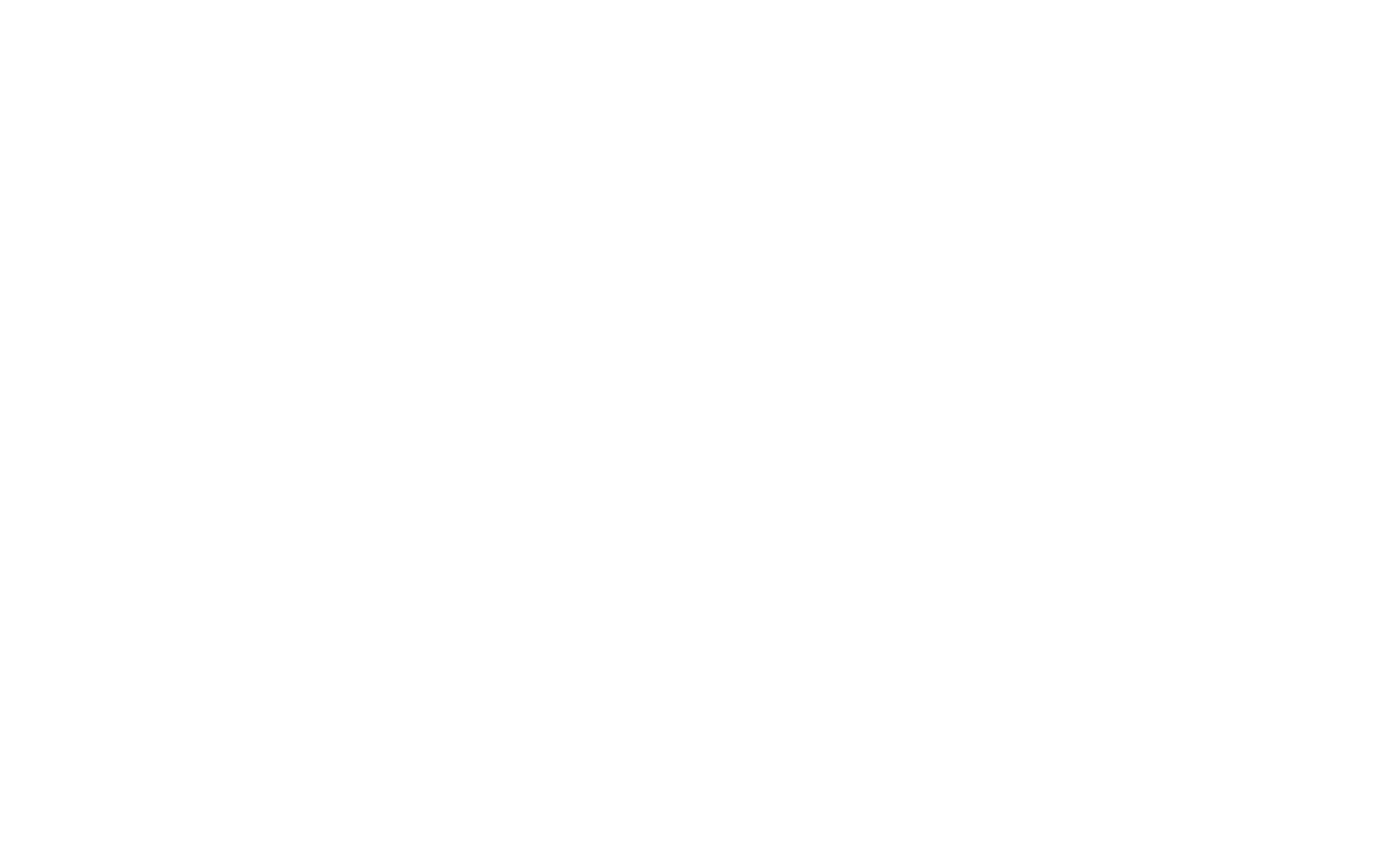### CONSEJO PROVINCIAL DE EDUCACION PAGINA: 3 JUNTA DE CLASIFICACION DE EDUCACION PRIMARIA FECHA DE EMISION:19/11/2021

# LISTADO PROVISORIO DOCENTES TITULARES ASCENSO POR ESCUELA A¥O 2022. -

 ÚÄÄÄÄÄÄÄÄÄÄÄÄÄÄÄÄÄÄÄÄÄÄÄÄÄÄÄÄÄÄÄÄÄÄÄÄÄÄÄÄÄÄÄÄÄÄÄÄÄÄÄÄÄÄÄÄÄÄÄÄÄÄÄÄÄÄÄÄÄÄÄÄÄÄÄÄÄ¿ <sup>3</sup>Localidad:Pto San Julian Establecimiento:EDJA-EGB N 9 <sup>3</sup> ÀÄÄÄÄÄÄÄÄÄÄÄÄÄÄÄÄÄÄÄÄÄÄÄÄÄÄÄÄÄÄÄÄÄÄÄÄÄÄÄÄÄÄÄÄÄÄÄÄÄÄÄÄÄÄÄÄÄÄÄÄÄÄÄÄÄÄÄÄÄÄÄÄÄÄÄÄÄÙ

 ----------------------------------------------------------------------------------------------------------------------------------------------------------------------------- Nro Apellido y Nombre Tit A.P. ---- SERVICIOS DOCENTES ----- Ant. Cult Resi. M.A. ATP O.T. PUBL ACTIVIDADES C.C. J.E. OTRO S.D.I Aldp PUNT. OBSERVAC. PREMIOS Ord M.A/E Vic Dir Sup S.T. Voc D.N. Asis Dict LOC PROV NA/IN GRAL. -----------------------------------------------------------------------------------------------------------------------------------------------------------------------------

 ÚÄÄÄÄÄÄÄÄÄÄÄÄÄÄÄÄÄÄÄÄÄÄÄÄÄÄÄÄÄÄÄÄÄÄÄÄÄÄÄÄÄÄÄÄÄÄÄÄÄÄÄÄÄÄÄÄÄÄÄÄÄÄÄÄÄÄÄÄÄÄÄÄÄÄÄÄÄÄÄÄÄÄÄÄÄ¿ <sup>3</sup> VICEDIRECTORES CON 3 A¥OS EN CONDICIONES DE ACCEDER A LA DIRECCION <sup>3</sup> ÀÄÄÄÄÄÄÄÄÄÄÄÄÄÄÄÄÄÄÄÄÄÄÄÄÄÄÄÄÄÄÄÄÄÄÄÄÄÄÄÄÄÄÄÄÄÄÄÄÄÄÄÄÄÄÄÄÄÄÄÄÄÄÄÄÄÄÄÄÄÄÄÄÄÄÄÄÄÄÄÄÄÄÄÄÄÙ

1 LOPEZ MARISA NANCY 9 2.20 0.90 3.20 0.75 3.00 10.00 0.20 0.25 3.00 32.50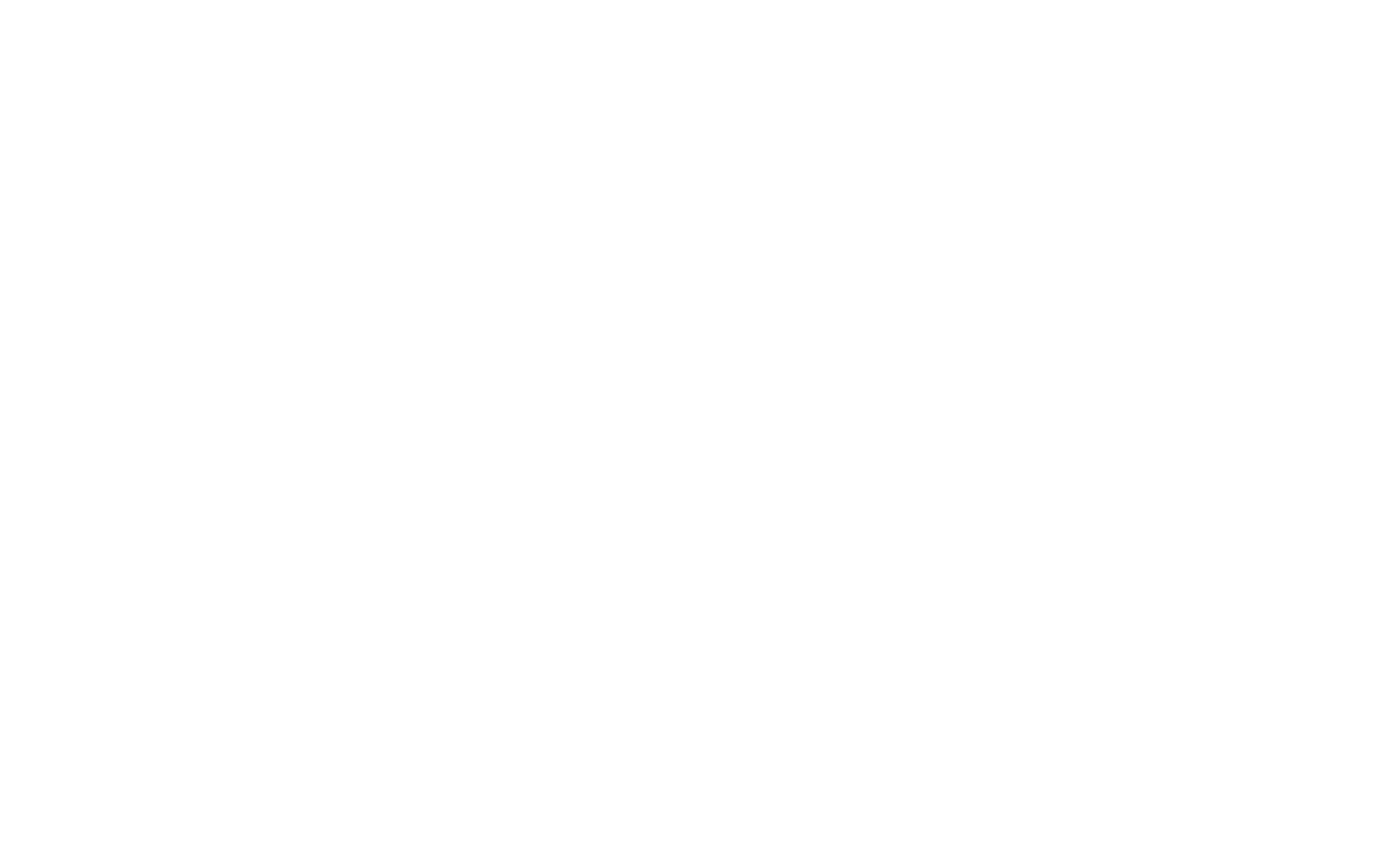### CONSEJO PROVINCIAL DE EDUCACION PAGINA: 4 JUNTA DE CLASIFICACION DE EDUCACION PRIMARIA FECHA DE EMISION:19/11/2021

# LISTADO PROVISORIO DOCENTES TITULARES ASCENSO POR ESCUELA A¥O 2022. -

### ÚÄÄÄÄÄÄÄÄÄÄÄÄÄÄÄÄÄÄÄÄÄÄÄÄÄÄÄÄÄÄÄÄÄÄÄÄÄÄÄÄÄÄÄÄÄÄÄÄÄÄÄÄÄÄÄÄÄÄÄÄÄÄÄÄÄÄÄÄÄÄÄÄÄÄÄÄÄ¿ <sup>3</sup>Localidad:Pto San Julian Establecimiento:ESCUELA N 4 <sup>3</sup> ÀÄÄÄÄÄÄÄÄÄÄÄÄÄÄÄÄÄÄÄÄÄÄÄÄÄÄÄÄÄÄÄÄÄÄÄÄÄÄÄÄÄÄÄÄÄÄÄÄÄÄÄÄÄÄÄÄÄÄÄÄÄÄÄÄÄÄÄÄÄÄÄÄÄÄÄÄÄÙ

|                        | MAESTROS DE A¥O EN CONDICIONES DE ACCEDER A LA VICEDIRECCION DE EGB 1 Y 2 3 |  |      |       |                 |             |                               |            |            |       |
|------------------------|-----------------------------------------------------------------------------|--|------|-------|-----------------|-------------|-------------------------------|------------|------------|-------|
| I MORINI MARIA PIA     | $3.20 \, 0.30$                                                              |  | 3.00 | 10.00 |                 |             | 0.40 4.25 1.45 0.25 0.20 0.15 |            | 32.40      | 0.200 |
| 2 GARCIA CINTHYA       | 4.60                                                                        |  | 3.00 | 10.00 | 0.50            |             | 0.60                          |            | 3.00 30.70 |       |
| 3 SANTIN MONICA        | 3.60                                                                        |  | 3.00 | 10.00 | 0.40            |             | 0.30 0.45 0.30 0.15           |            | 3.00 30.40 | 0.200 |
| 4 ALFARO SONIA MARIELA | 4.60                                                                        |  | 3.00 |       | 10.00 1.10 0.50 |             | 0.40 0.30                     |            | 28.90      |       |
| 5 BEHM GLADYS ALICIA   | 4.80                                                                        |  | 3.00 |       | 10.00 0.10 0.20 |             | 0.70 0.40 0.15                |            | 28.55      | 0.200 |
| 6 YURQUINA MIRIAM      | 2.40                                                                        |  | 3.00 | 8.40  |                 | 5.50        |                               |            | 28.30      |       |
| 7 RUIZ LILIANA DEL     | 5.40                                                                        |  | 3.00 | 10.00 | 0.30            |             | $0.50$ $0.10$                 |            | 28.30      |       |
| 8 LUJEA ALEJANDRA      | 2.60                                                                        |  | 3.00 | 10.00 |                 | 1.25        | 0.10                          | 2.00 27.95 |            |       |
| 9 BARRIA RAMIREZ AIDEE | 3.60                                                                        |  | 3.00 | 10.00 |                 | $0.20$ 1.25 | $0.35$ $0.30$                 |            | 27.70      |       |
| 10 ALVARENGA RAMON     | 5.80                                                                        |  | 3.00 | 9.10  |                 |             | 0.10                          |            | 27.00      |       |
| 11 YURQUINA GLADYS     | 2.60                                                                        |  | 3.00 | 9.101 | $.40$ 0.10 1.25 |             | 0.25                          |            | 26.70      |       |
| 12 VERA ALEJANDRA      | 2.40                                                                        |  | 3.00 | 10.00 |                 | 1.00        | 0.25                          |            | 25.65      |       |
| 13 PIAZZA LUIS ESTEBAN | 2.40                                                                        |  | 3.00 | 10.00 |                 | 0.50        | 0.05                          |            | 24.95      |       |
| 14 HERNANDEZ JESSI CA  | 1.40                                                                        |  | 3.00 | 10.00 |                 |             |                               |            | 23.40      |       |
| 15 PAREDES MARIO       | 2.20                                                                        |  | 1.80 | 10.00 | 0.10            |             | 0.05                          |            | 23.15      |       |
| 16 FIGUEROA MARIA      | 2.80                                                                        |  | 0.85 | 10.00 |                 |             | 0.35                          |            | 23.00      |       |
| 17 MARCUCCI NATALIA    | 1.40                                                                        |  | 1.75 | 10.00 | 0.10            |             | 0.20                          |            | 22.45      |       |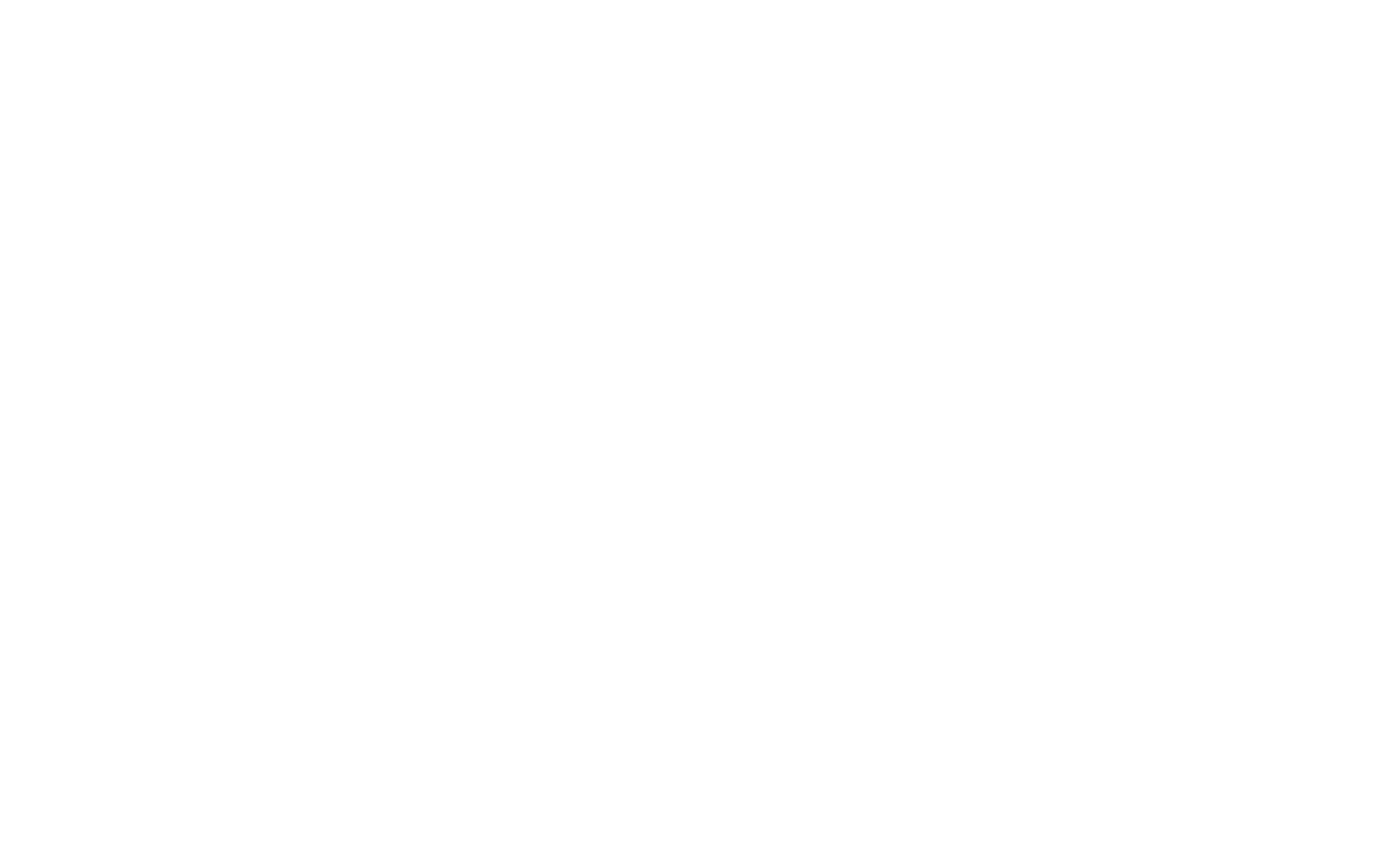CONSEJO PROVINCIAL DE EDUCACION PAGINA: 5 JUNTA DE CLASIFICACION DE EDUCACION PRIMARIA FECHA DE EMISION:19/11/2021

LISTADO PROVISORIO DOCENTES TITULARES ASCENSO POR ESCUELA A¥O 2022. -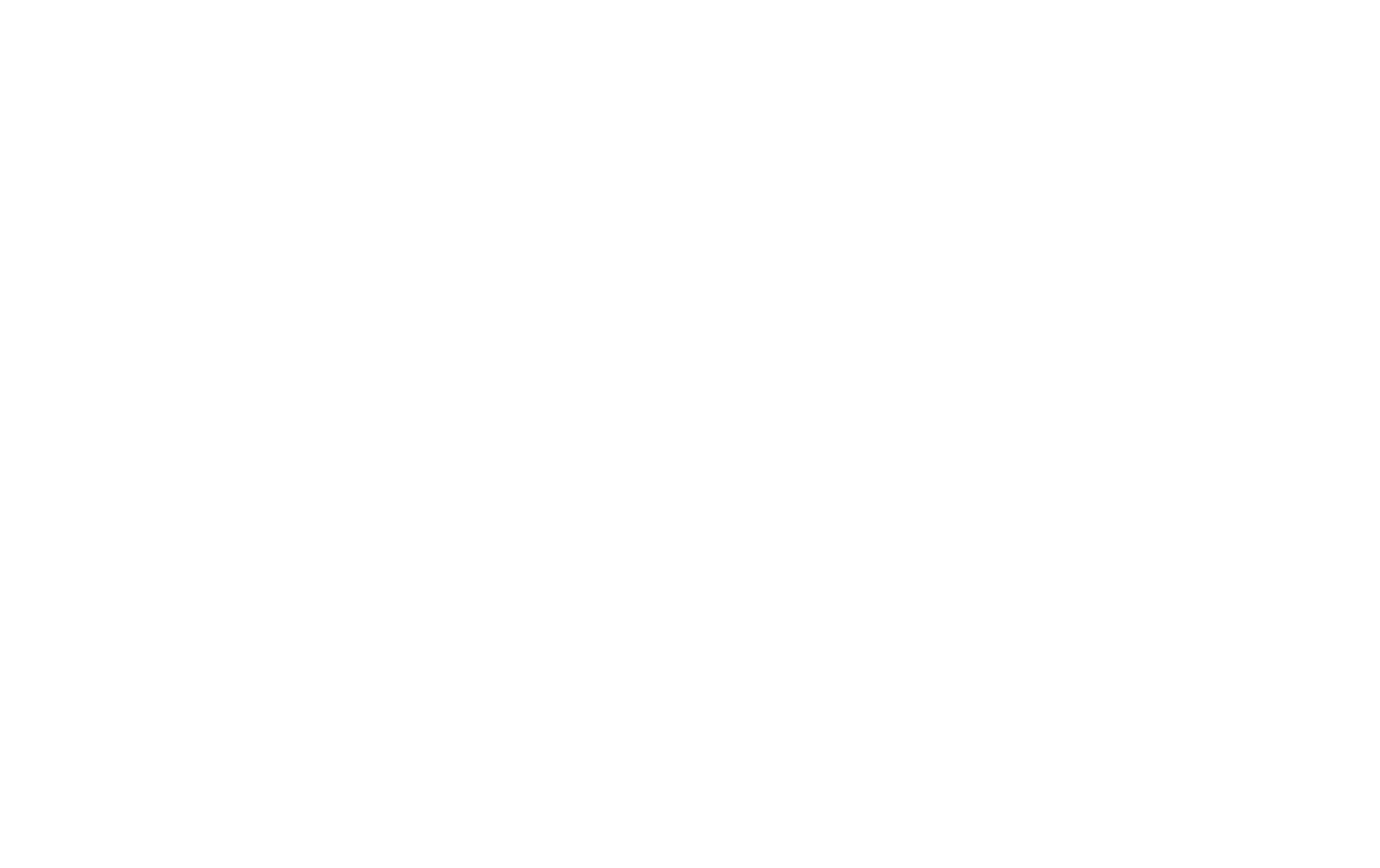### CONSEJO PROVINCIAL DE EDUCACION PAGINA: 6 JUNTA DE CLASIFICACION DE EDUCACION PRIMARIA FECHA DE EMISION:19/11/2021

# LISTADO PROVISORIO DOCENTES TITULARES ASCENSO POR ESCUELA A¥O 2022. -

### ÚÄÄÄÄÄÄÄÄÄÄÄÄÄÄÄÄÄÄÄÄÄÄÄÄÄÄÄÄÄÄÄÄÄÄÄÄÄÄÄÄÄÄÄÄÄÄÄÄÄÄÄÄÄÄÄÄÄÄÄÄÄÄÄÄÄÄÄÄÄÄÄÄÄÄÄÄÄ¿ <sup>3</sup>Localidad:Pto San Julian Establecimiento:ESCUELA N 75 <sup>3</sup> ÀÄÄÄÄÄÄÄÄÄÄÄÄÄÄÄÄÄÄÄÄÄÄÄÄÄÄÄÄÄÄÄÄÄÄÄÄÄÄÄÄÄÄÄÄÄÄÄÄÄÄÄÄÄÄÄÄÄÄÄÄÄÄÄÄÄÄÄÄÄÄÄÄÄÄÄÄÄÙ

| Nro Apellido y Nombre Tit A.P. ---- SERVICIOS DOCENTES   ----- Ant. Cult Resi. M.A. ATP O.T. PUBL ACTIVIDADES C.C. J.E. OTRO S.D.I AIdp PUNT. OBSERVAC. PREMIOS<br>Ord                  M.A/E Vic Dir Sup S.T. Voc D.N. Asis Dict |         |                                                                             |        |                   |               |            |  |
|-----------------------------------------------------------------------------------------------------------------------------------------------------------------------------------------------------------------------------------|---------|-----------------------------------------------------------------------------|--------|-------------------|---------------|------------|--|
|                                                                                                                                                                                                                                   |         | MAESTROS DE A¥O EN CONDICIONES DE ACCEDER A LA VICEDIRECCION DE EGB 1 Y 2 3 |        |                   |               |            |  |
|                                                                                                                                                                                                                                   |         |                                                                             |        |                   |               |            |  |
| LATOF DANI ELA                                                                                                                                                                                                                    | (3, 40) |                                                                             | 10.00  | $0.20 \quad 1.00$ | $0.50$ $0.10$ | 3.00 30.20 |  |
| 2 MOYA CECILIA FABIANA 9                                                                                                                                                                                                          | 5.60    |                                                                             | 10.00  | 0.10              | $0.50$ $0.20$ | 28.40      |  |
| 3 MOLINA CLEMENTINA                                                                                                                                                                                                               |         |                                                                             | 10. 00 | 0.10              |               |            |  |

| LAIOF<br>DANI ELA      | -40   | 3.00            | 10.00           | 1. OC<br>0.20 | $0.50 \, 0.10$ | 3.00<br>30.20 |
|------------------------|-------|-----------------|-----------------|---------------|----------------|---------------|
| 2 MOYA CECILIA FABIANA | . 60  | 3.00            | 10.00           | 0.10          | $0.50$ $0.20$  | 28.40         |
| 8 MOLINA CLEMENTINA    | 5.20  | 3.00            | 10.00           | 0.10          | 0. 35          | 27.65         |
| PAREDES LAURA          | 2.00  | 2.50            | 10.00           | 0.10          | $0.35$ $0.10$  | 27.05<br>3.00 |
| GARCIA PATRICIA        | 4.80  | 3.00            | 9.80            |               | 0.10           | 26.70         |
| SANCHEZ DI ANA         | 3.60  | 3.00 0.10 10.00 |                 | 0.20          | 0.45 0.10      | 26.45         |
| ANDRADE GALINDO        | ී. 60 | 3.00            | 10.00 0.20 0.10 |               | 0.35           | 26.25         |
| 8 GAGGIOLI<br>BETI ANA | 3.40  | 3.00            | 10.00           | 0.10          | 0.40           | 25.90         |
| 9 MALLIA MARISA ANALIA | .00   | 3.00            | 10.00           |               | 0.10           | 25.10         |
|                        |       |                 |                 |               |                |               |